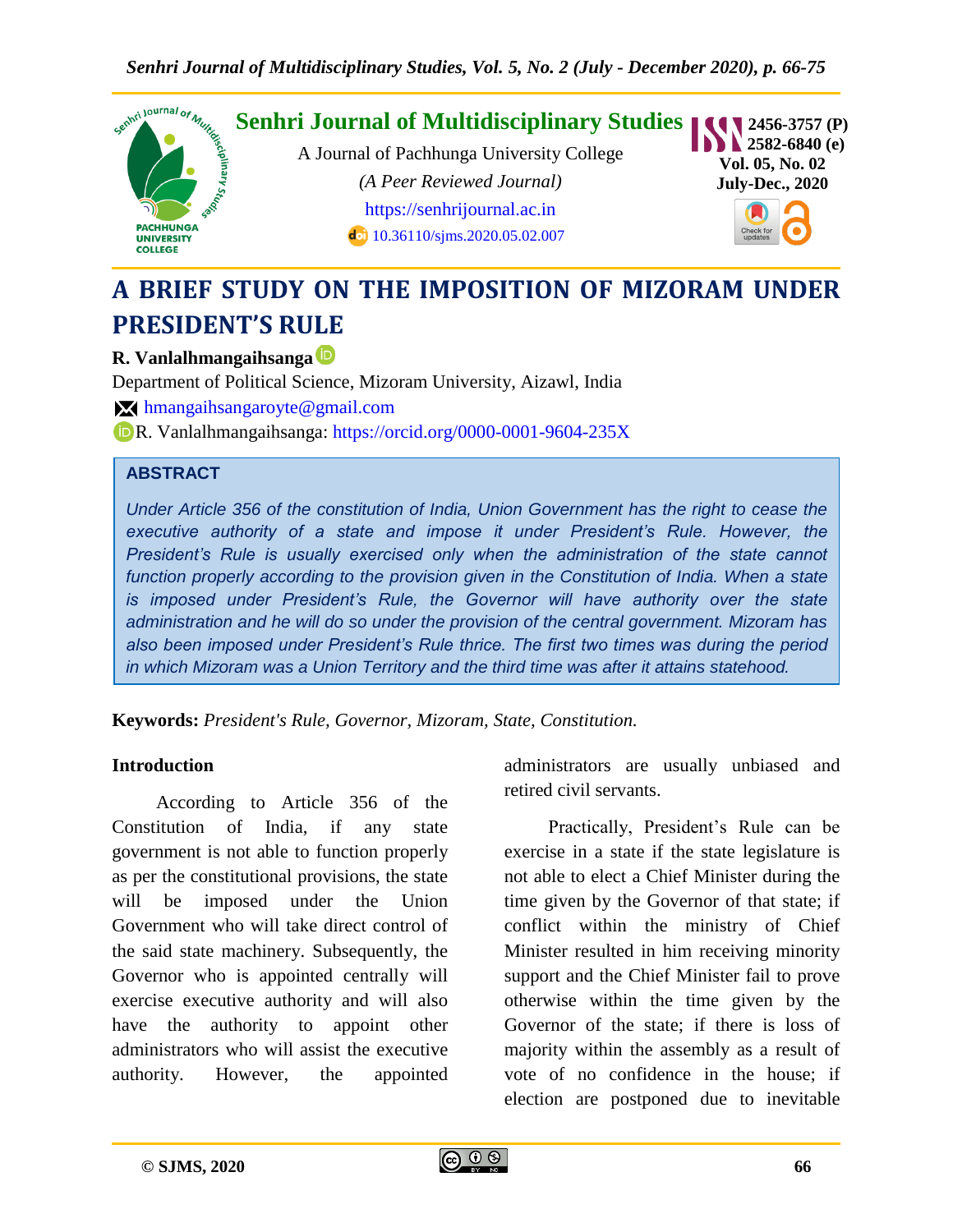reasons such as epidemic, pandemic, war, natural disasters etc.; if the state's legislature failed to abide by constitutional norms, the Governor can order the imposition (Laxmikanth, 2017).

Mizoram was imposed under the President's Rule three times. The first imposition occurred in 1977, the second time was in 1978 and the third time in 1988. Each imposition all had different reasons behind them which will be discussed in detail.

### **First Imposition of Mizoram under President's Rule**

In the year 1972, Lushai Hills was upgraded to the status of Union Territory and henceforth the name was changed to Mizoram. The inaugural program was conducted by the then Prime Minister of India, Indira Gandhi on 21<sup>st</sup> January, 1972 at Assam Rifles ground in Aizawl. At the same time, Pawi, Lakher and Chakma were given Autonomous District Council (Chaltuahkhuma, 2001). The election for the new government under Union Territory was held on  $18<sup>th</sup>$  April, 1972. In this election, Mizo Union party secured 21 seats out of the total 30 elected seats forming government (Vanlawma, 1989).

During the governance of Mizo Union in the Union Territory of Mizoram, a proposal to merge with the Congress party was discussed at the Mizo Union special assembly held in Theatre Hall on  $12<sup>th</sup>$ January, 1974. However, several members who object this proposal formed Mizo Union Ziding (MU Right Wing) on  $10^{th}$ October of the same year, but eventually disintegrated before long (Dokhuma, 2008). The main reason for this proposal was that the central government which was formed by the Congress party wanted to have better attachment with the government in Union Territory of Mizoram. The central government Congress party pressurized the Mizo Union leaders by claiming that this merger will be beneficial for the future of Mizoram.

On 23rd January, 1974 All India Congress Committee merged both the Mizo Union Executive Committee and Mizoram Congress Executive Committee to form Adhoc Committee and formed government under Congress party (Chhuanvawra, 2008). Hence, the first coalition government was formed in Mizoram and they maintained governance until the end of their term. On 9<sup>th</sup> May, 1977 Chief Minister Ch. Chhunga and his ministers submitted their resignation due to the commencement of their term. As ordered by Union Home Ministry, on  $11<sup>th</sup>$ May, 1977 Mizoram Lt. Governor S. K. Chibber imposed Mizoram under President's Rule for a period of 7 months (Tunlai Chanchin, 1977).

During this time, an alliance and peaceful settlement was anticipated between the insurgency group Mizo National Front (MNF) and Indian government. Hence, Mizoram was immediately imposed under President's Rule rather than announcing legislative assembly election. With the acknowledgement of the central government, MNF opened a Link office in Upper Bara Bazar Aizawl for better communication with the central government (Hermana, 1999). However, since the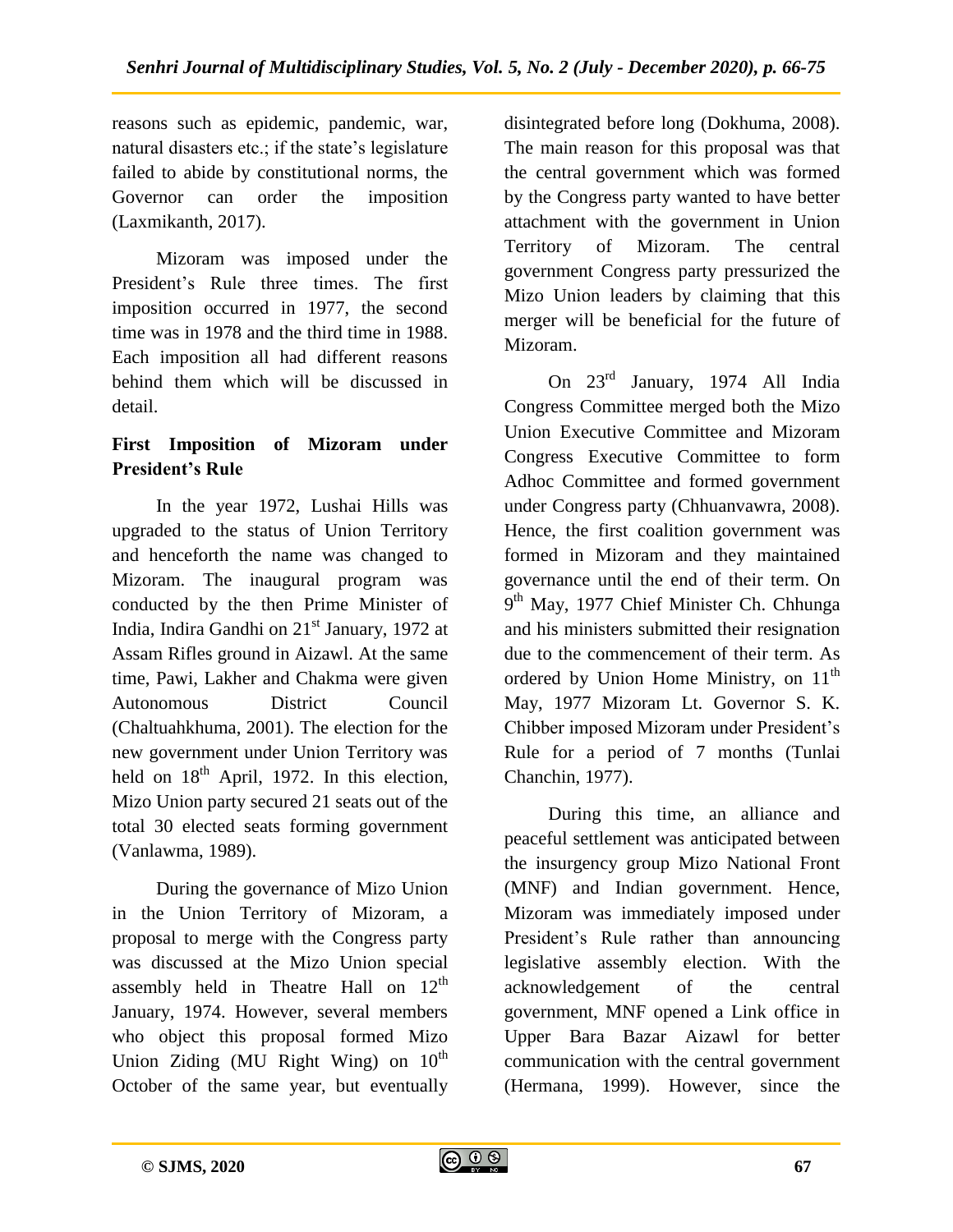negotiation did not go as expected, the desire for new election began to arise in the mind of the Mizo people. Furthermore, People's Conference party submitted a letter to Indian Home Minister Charan Singh on  $30<sup>th</sup>$  November, 1977. Included in this letter was a request for election to be held before January 1978 in anticipation for the alleged upcoming Thingtam Famine in the subsequent year i.e. 1978 (Lalrinthanga, 1993). However, the central government under Janata party announced  $17<sup>th</sup>$  and  $20<sup>th</sup>$ May, 1978 as the date for Mizoram Legislative Assembly election. In this election, People's Conference party secure 22 seats forming government on  $2<sup>nd</sup>$  June, 1978 (Lalthansanga, 2018). Hence, the first imposition of Mizoram under President's Rule for the duration of one year and 21 days was revoked on  $1<sup>st</sup>$  June, 1978.

### **Second Imposition of Mizoram under President's Rule**

The second subjugation of Mizoram under the President's Rule was announced on  $10^{th}$  November, 1978 at 9 p.m. from Union Home Ministry in Delhi (Romei, 1978). The reason for this imposition was that a dispute occurred within the People's Conference Party.

After Mizoram became a Union Territory, the second election being held on  $17<sup>th</sup>$  May, 1978. In this election, the People's Conference Party secured 22 seats out of the total 30 seats and acquires government. After seizing governance, the first meeting was held at the residence of Vanlalhruaia, Chaltlang in which the main agenda was the distribution of portfolio amongst the MLAs of the party. Indian army retired Brig.

Thenphunga Sailo was unanimously elected as Chief Minister who then appointed Lalhmingthanga as Minister. The meeting was peacefully adjourned and the inaugural ceremony for the Chief Minister and Minister was held on  $2<sup>nd</sup>$  June 1978 (Lalrinthanga, 1993).

The People's Conference Party Central Working Committee was held on June  $7<sup>th</sup>$ , 1978 at Lalsawia's residence in Zarkawt. Chief Minister Brig. Thenphunga, at the meeting, announced the appointment of Zairemthanga and P.B. Rosanga as Ministers. However, the appointment of P.B. Rosanga was considered to be the initiation of dispute among the party members. Furthermore on  $10^{th}$  June, at the PC MLA and Central Working Committee (CWC) meeting, the Chief Minister additionally appointed F. Malsawma as Minister which sparked dispute among the members of the party. As a result, several members of the party even refused to attend the inaugural ceremony of the newly appointed Ministers which was held on  $15<sup>th</sup>$  June, 1978 (Chawngliana, 2002).

This conflict amongst the members caused a rift within the PC party resulting in the formation of PC A and PC B group within the party itself without completely dividing it. This initiation of this segregation was a statement which was made by Chief Minister Brig. Thenphunga in which he addressed the problems within the party at the Central Executive meeting held in Aizawl Theatre Hall on  $5<sup>th</sup>$  June, 1978. At this meeting, he proclaimed PC A members as the peaceful followers of the party and PC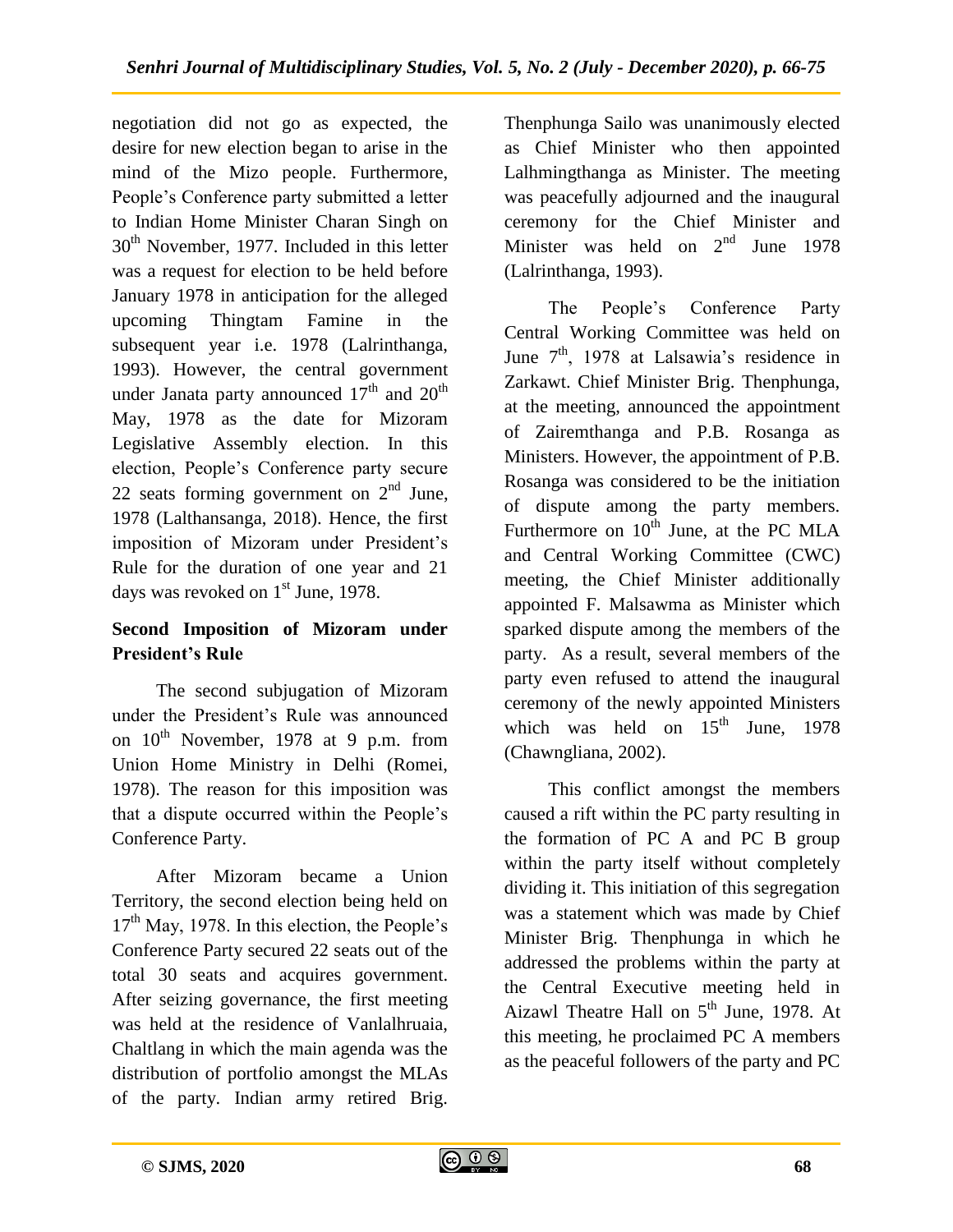B members as rebels against the party (Romei, 1978).

Under this hostile environment, PC Party General Assembly was held at Dawrpui School, Aizawl on  $10^{th}$ -11<sup>th</sup> October, 1978. The gathering was mainly a contest between the supporters of Mr. Sakhawliana and Chief Minister Brig. Thenphunga's associate Biakchungnunga as the head of PC Party. The Party election held on  $11<sup>th</sup>$  October brought the victory of Biakchungnunga and his followers. The members who object the result held a gathering at the residence of Duhthanga, Thakthing locality on the night of  $12<sup>th</sup>$ October, 1978. The next day on  $13<sup>th</sup>$ October, eight PC MLA submitted their renouncement of governance led by Chief Minister Brig. Thenphunga to the Lt. Governor (Lalrinthanga, 1993).

After this incident, the party tried its best to maintain peace within the members. However, the eight rebellious MLA refused to attend the meeting of the MLAs held on 16<sup>th</sup> October at the Chief Minister office and also the Central Executive Committee meeting held at the Supply Minister office on  $17<sup>th</sup>$  October, 1978. Both the PC A and PC B groups defended themselves and plead their argument to the people of Mizoram. These eight MLA officially formed the PC B Party on  $10^{th}$  November, 1978 (Romei, 1978). They continuously addressed their justification and proclaimed Dr. Rothuama who was elected Member of Parliament on  $17<sup>th</sup>$  March, 1977 as their confederate.

After the fallout of the PC party, four Congress MLA, one Janata MLA, two Independent MLA and legislative assembly speaker Thangridema collaborated to form United Legislature Party (ULP) and strived for government. Initially, Thangridema hesitated to join PC B Party however he later joined the MLA of the PC B Party. These MLA seeking governance elected Thangridema as their leader (Romei, 1978).

These 16 MLA met with Lt. Governor N.P. Mathur in his office at Raj Niwas on 2<sup>nd</sup> November, 1978 to proclaim their competence to form government. The Governor also agreed with their proclamation and assured that he will convey this message to the Union Home Ministry. On  $4^{th}$  November, Governor released a statement in press conference that Mizoram will not be imposed under President's Rule and Chief Minister Brig. Thenphunga has proposed emergency legislative assembly session to be held on 13<sup>th</sup> November, 1978.

On 7<sup>th</sup> November, 1978 India's Prime Minister Morarji Desai visited Aizawl where the PC B MLA stated their claim for government in alliance with opposition MLA (Highlander, 1978). At the same time, PC A leader and at the time, Chief Minister Brig. Thenphunga also appealed to demolish the ministry, put Mizoram under President's rule and conduct re-election (Chawngliana, 2002).

After the return of PM Morarji Desai, on  $10^{th}$  November, 1978, Mizoram was put under President's Rule for duration of 179 days and was revoked on  $8<sup>th</sup>$  May, 1979. The re-election for Mizoram Legislative Assembly was held on  $24^{th}$ - $27^{th}$  April, 1979 with the PC A Party proving their stability and secured 18 seats. The new government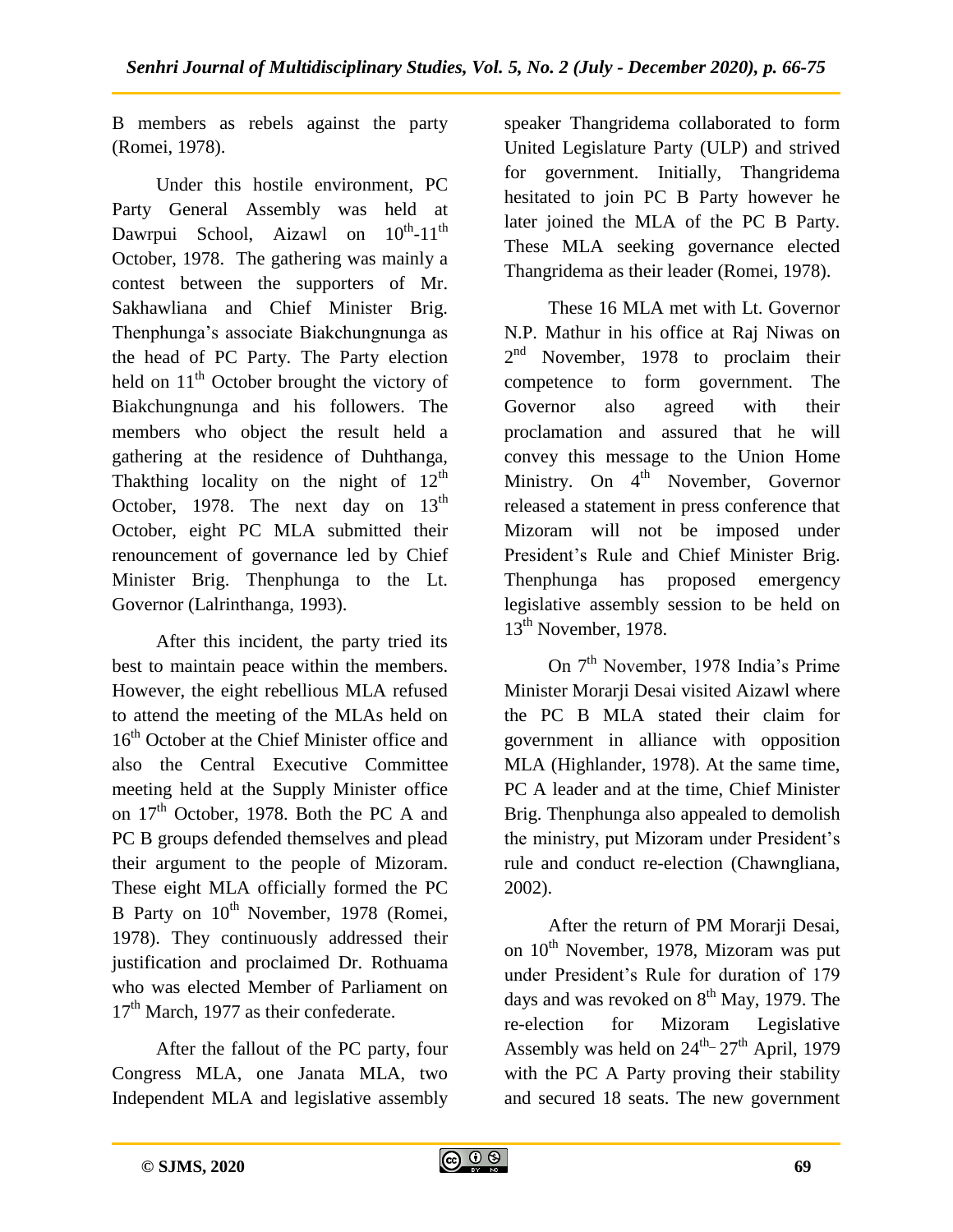was formed under Brig. Thenphunga as Chief Minister. PC B Party secured four seats, Congress five seats and two seats by the Janata Party who unites and formed the opposition (Chaltuahkhuma, 2001).

The conflict within the PC Party initiated from the distribution of posts of ministers. However, the root of the conflict dated back to 1978 before the election when the PC Party drafted their propaganda *"The conflicts within Mizoram will be settled without violence"*. However, after election no efforts were taken by the leaders of the party to fulfill this proposal which resulted in displeasure among the members. Underground leader Laldenga's brother Ngurchhina was a member of the party which made the people yearn for a more peace-loving PC party. However, after election, the newly formed government neither take any peace initiative nor conduct the appointment of their ministers diligently which resulted in conflicts within the party and further led to the subjugation of Mizoram under President's Rule.

## **Third Imposition of Mizoram under President's Rule**

The MNF which became an insurgency group for 20 years fighting for 'Greater Independence Mizoram' signed a peace settlement with the Indian government on 30th June, 1986. For this peace settlement to occur, the then government of Mizoram led by Congress (Indira) ministry agreed to form interim government and even hand over the post of Chief Minister to MNF leader Laldenga. The induction program for this coalition government was held at Raj Niwas by Lt. Governor H. S. Dubey on  $21<sup>st</sup>$ 

August, 1986 (Dingdi, 1986). On the next day, in celebration of the new government all offices and banks under Mizoram and central government were closed.

On  $16<sup>th</sup>$  February, 1987 after the end of term for this interim government, the first Mizoram State Legislatives Assembly election was held and this election constituted 40 MLA seats. The MNF was not yet a recognised party of the Election Commission of India, as a result of this the party candidates filed the nomination as independent candidates. They secured 24 seats forming government and Congress (Indira) party secured 13 seats and People's Conference party with 3 seats. Prime Minister of India Rajiv Gandhi held the inaugural program of Mizoram as  $23<sup>rd</sup>$  State of India on 20<sup>th</sup> February, 1987 at Assam Rifles ground, Aizawl (Zoliana, 2005). At the same day, the induction ceremony for the new government was held at Raj Niwas, Aizawl.

After one year of government, the MNF ministry underwent a predicament. Nine of the MNF MLA formed a new MNF Legislature Party and resigned their support for Chief Minister Laldenga on  $29<sup>th</sup>$  August, 1988. Among them was Deputy Speaker K. Thanfianga who was undergoing medical treatment in America and sent his resignation of support via fax machine (Tawrh Bawm, 1988). The new MNF Legislature Party formed by the nine MLA and their accomplice was named MNF Democratic and released a press conference stating that their action was a necessity and they had no other choice but to form a new legislature party (Vanlawma, 1988).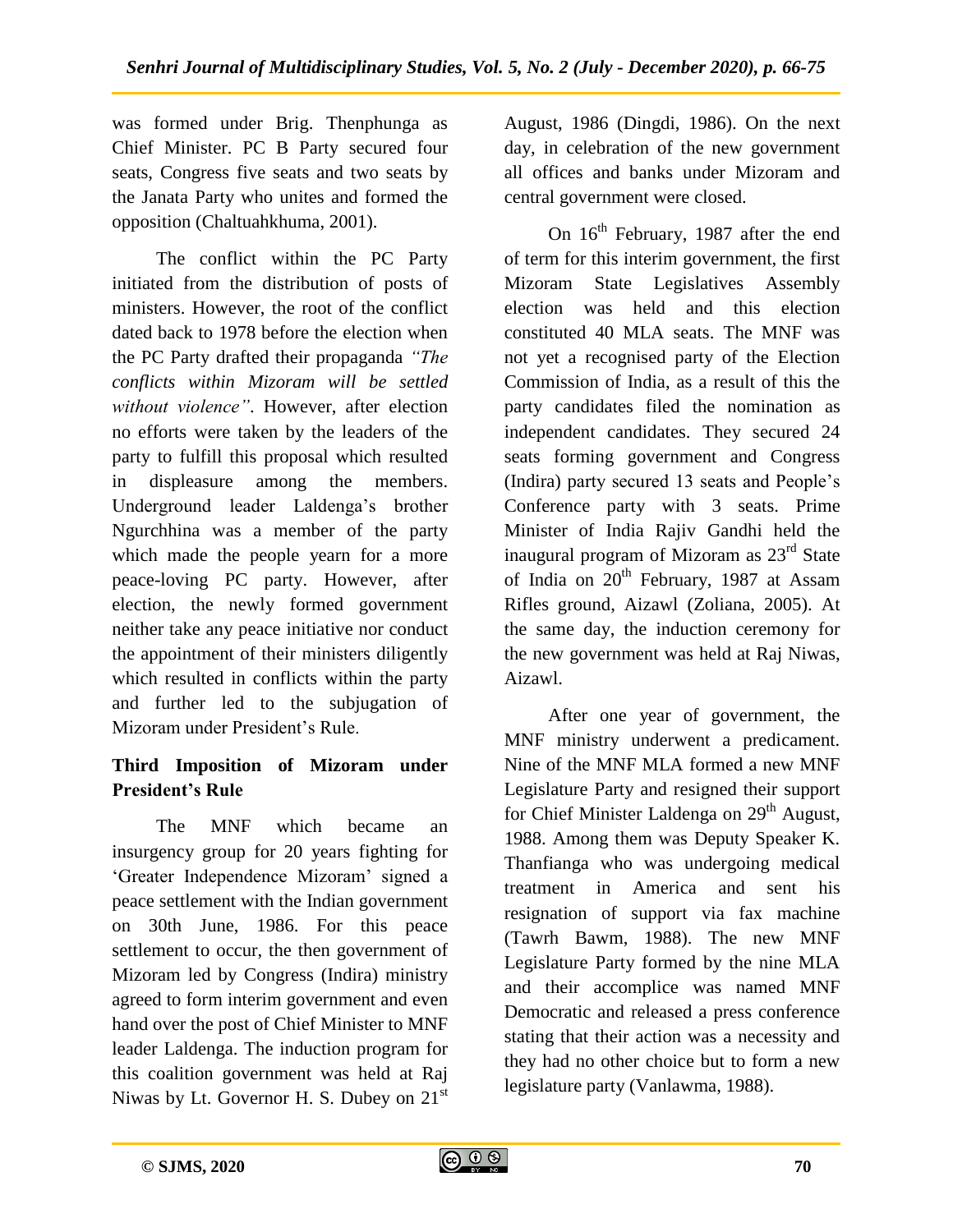On  $30<sup>th</sup>$  August, 1988 the nine MNF (D) MLA along with the 13 Congress (I) MLA formed United Legislature Party (ULP) and elected Lalthanhawla as their leader. On the same day, ULP conveyed to Governor Hiteswar Saikia that they had 22 MLA which was enough to form a new government and the same statement was made by Lalthanhawla to the Governor on the next day. However, during this time, the leader of the MNF party and Chief Minister Laldenga informed the Governor that the Speaker announced the suspension of these eight rebellious MLA who were staying in Aizawl. He also notified the Governor that out of the 32 MLA, he still has 17 MLA on his side and has the most number of supporters, so there is no reason for them to resign. At the time of this debacle in Mizoram politics, on  $4<sup>th</sup>$  September, 1988 Union Home Ministry sent a chartered plane for the ten leaders of United Legislature Party to discuss the problems in Mizoram politics with the central government in Delhi (Tawrh Bawm, 1988).

On 6<sup>th</sup> September, 1988 Chief Minister Laldenga appealed Governor Saikia to conduct an emergency session on  $14<sup>th</sup>$ September and request to convene a *"Trial of Strength"* between the two groups competing to form government in Mizoram. On the same day, Governor made a statement that no further actions will be taken until he overhears the justification of the eight MNF (D) MLA. Considering the political situation in Mizoram, Governor Saikia considered it best under the current circumstances to impose Mizoram under President's Rule and made the announcement on  $7<sup>th</sup>$  September, 1988. On

his subsequent meeting with the media at Governor's conference hall, Governor Saikia made a statement that there was no purpose in conducting *"Trial of Strength"* in an emergency session when it is clearly evident that the Assembly Speaker made a biased decision in suspending the eight MLA (Tawrh Bawm, 1988). Moreover, he implied that he was anxious the dispute between MNF (D) and Chief Minister Laldenga's MNF ministry which further implicated the Ex- Mizo National Army might intensify resulting in bloodshed and stated that instead of prolonging the feud within Mizoram politics, it is preferable to impose Mizoram under President's Rule (Hermana, 1999).

There were many theories behind the conflicts within the MNF ministry. Laldenga's biased appointment for the post of ministers at the beginning of their government was considered one of the main reasons behind the conflict within his ministry which furthermore resulted in the resignation of support from eight MLA. Instead of appointing from the many pioneer MNF members, Laldenga chose several newcomers for the post of ministers which received many backlash from the senior MLAs. Among them, the most notable was Chawngzuala who was a faithful MNF member since the time of their independent movement. He was appointed as MNF President even during the absence of Laldenga and was a minister in MNF underground government. After the MNF went aboveground, he was appointed as the Vice President at the MNF National Council meeting held on  $9<sup>th</sup>$  March, 1987. He also received the largest number of votes in the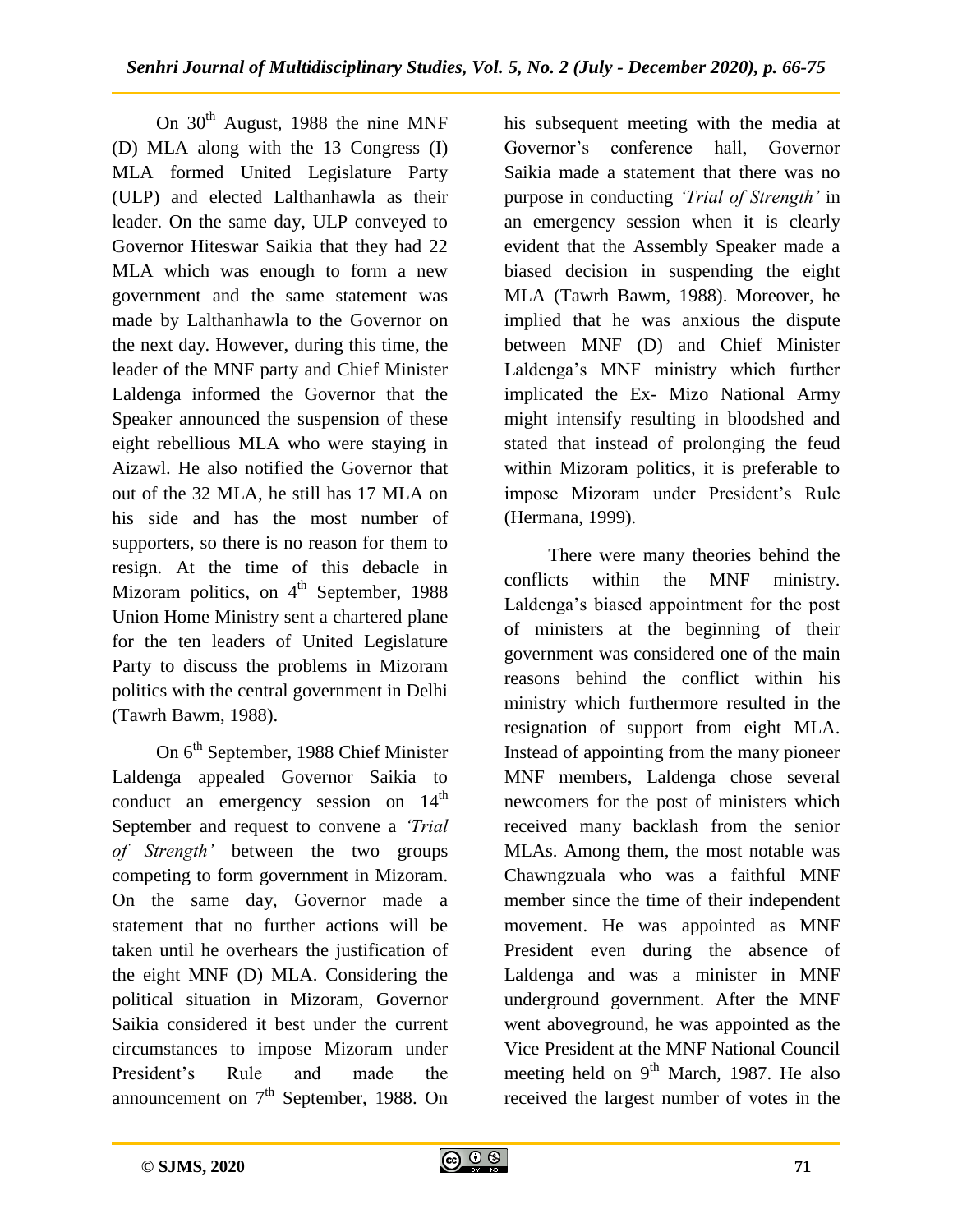last State Legislative Assembly election of Mizoram. It was believed that if Laldenga had not failed to appoint Chawngzuala as minister, most of the conflict within the MNF ministry would have been avoided.

At the time, taking into consideration the political situation of Mizoram, imposing the state under President's Rule by the Governor was the right decision. If either the United Legislature Party (ULP) formed coalition government or Laldenga continue his governance, the conflict would have intensified. On  $13<sup>th</sup>$  September, 1987 after Mizoram came under President's Rule, MNF party marched in protest to the Governor's decision. On 3<sup>rd</sup> November, 1988 at the Parliamentary assembly of Lok Sabha and Rajya Sabha, the imposition of Mizoram under President's Rule was discussed. The oppositions in the Parliament considered this imposition as a result of involvement of the central government in the state's politics. During this assembly, it was concluded that there was a need for conducting Legislative Assembly election in the state of Mizoram as soon as possible (Tawrh Bawm, 1988). The mid- term poll was announced on  $21<sup>st</sup>$  January, 1989, in which Congress (I) won and the imposition of Mizoram under President's Rule for 139 days was revoked on  $24<sup>th</sup>$  January, 1989.

## **Conclusion**

Since Independence till 1987, President's Rule has been invoked in India over 75 times as per the reports submitted by Sarkaria Commission in 1987. Often state governments with perfect legislations were overthrown to either make them conform or to give an opportunity for the Union government's own party a chance to secure power within the state. During the 1970s ad 80s, there were numerous reports of unethical use of Article 356. Between 1971 to 1990, 63 numbers of incidents were reported. Maximum use of this Article took place during the regime of Morarji Desai government in the central during 1977-79**.** It was used against Congress ruled state governments as vendetta in contrary to the imposition of National emergency in 1975 by Indira Gandhi led government. Since mid- 1990's, the use of Article 356 has been reduced due to the increase in number of states ruled by other parties other than those of the central government. The reason for these were attributed to two factors: strengthening of regional parties and interference of Supreme Court.

The first time Mizoram was imposed under President's Rule was in the year 1977 and it was due to the end of term for the governing party. During this period, peace settlement was anticipated in Mizoram which further delayed the election and resulted in the subjugation of Mizoram under the President's Rule. Imposition of President's rule in Mizoram in 1977 was purely due to the resignation of Chief Minister and it was not politically motivated by the centre government.

The second imposition which occurred in 1978 was a result of conflict within the People's Conference party. Since, this feud seems to intensify instead of reaching a settlement; the Governor had no other choice but to impose Mizoram under President's Rule. Subsequently on the year 1988, the conflict within the governing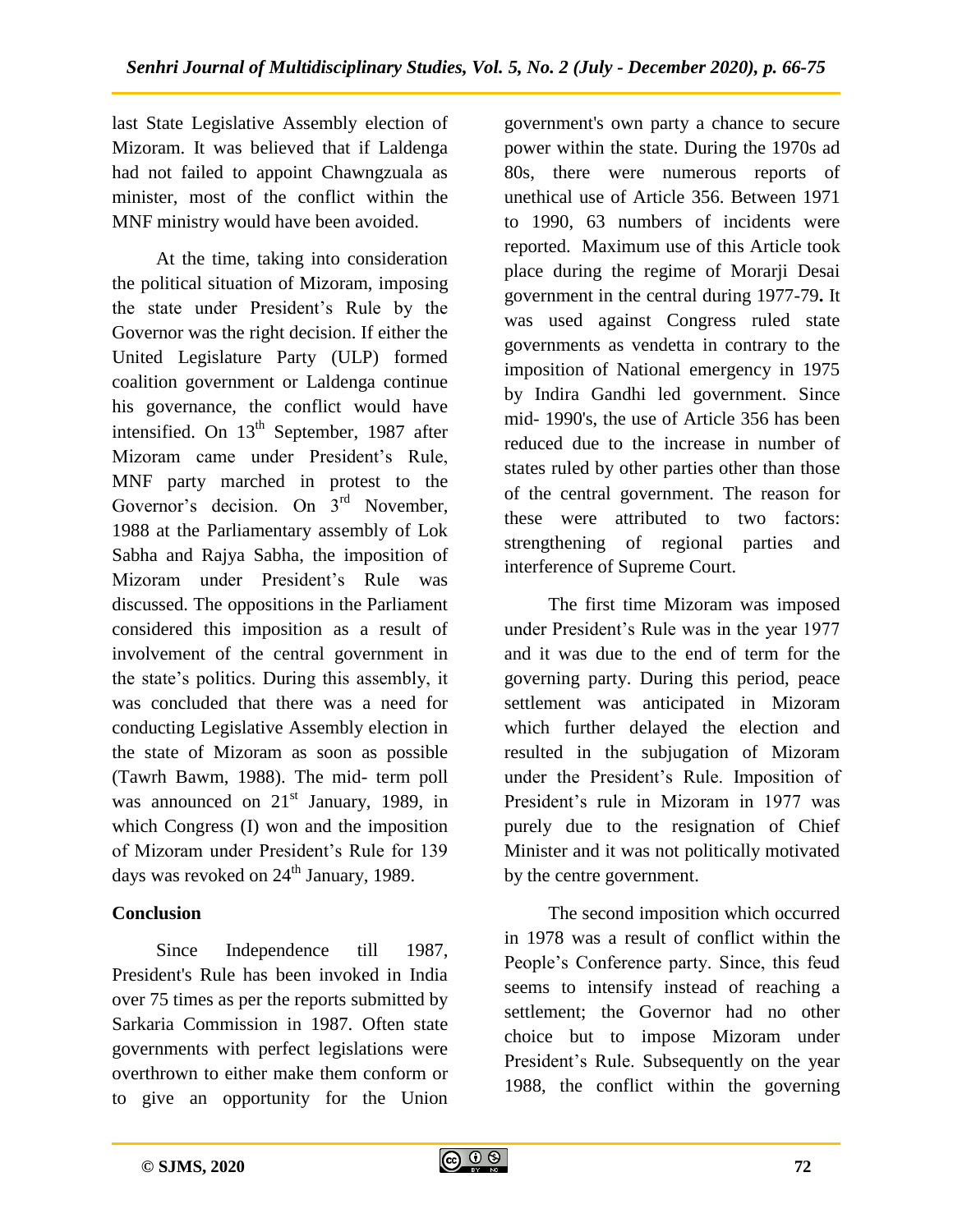MNF ministry resulted in the imposition of Mizoram under President's Rule for the third time. Considering the reason behind the imposition of Mizoram under President's Rule in the year 1978 and 1988, it can be clearly concluded that the Governor made the right decision for the state. If he had done so otherwise, Mizoram might have to deal with another insurgency especially on the 1988 issue. Under the given circumstances at the time, the Governor did not abuse his power but rather exercised Article 356 of the Indian Constitution for the betterment of Mizoram by imposing it under President's Rule three times.

#### **References**

- *Aizawl-ah P.M Pu Morarji Desai* (P.M Morarji Desai in Aizawl). *Romei* (Local daily in Mizo published in Aizawl),  $7<sup>th</sup>$  November 1978.
- *A Chak Zawk Fiah Nan Pu Denga"n Emergency Session Ko Turin Governor A Ngen* (Mr. Laldenga appealed the Governor for an Emergency Session to conduct trial of strength). *Tawrh Bawm* (Local daily in Mizo published in Aizawl),  $7<sup>th</sup>$ September, 1988.
- Chhuanvawra, K.L. (2008). *Mizo Union Kha.* Aizawl: Lois Bet, Chanmari.
- Chawngliana, Kenneth. (2002). *Mizoram Hruaitute Sulhnu*. Aizawl: Published by Author.
- Chaltuahkhuma (2001). *Political History of Mizoram*. Aizawl: David Memorial Press, Mission Veng Bazar.
- Darchungnunga (2017). *Kohhran leh Politics*. Aizawl: The Synod Press.
- Dokhuma, James (1999). *Ch. Chhunga Chanchin.* Aizawl: The Gilzom Offset Press, Electric Veng.
- *Defection Is Not The Way Of Democracy*. *Highlander* (Local daily in English published in Aizawl),  $8<sup>th</sup>$  November, 1978.
- *Democracy Leh India Constitution Angin A Tam Zawkin Rore lTur* (As stated in Indian Constitution and Democracy, majority should rule). *Romei* (Local daily in Mizo published in Aizawl),  $9<sup>th</sup>$ November, 1978.
- Hermana, C. (1999). *Zoram politics Thli Tleh Dan- Vol. II 1972- 1999.* Aizawl: PresCom.
- *Lok Sabha Leh Rajya Sabha-ah Mizoram President"s Rule An Sawi Ho* (President's Rule in Mizoram was discussed in Lok Sabha and Rajya Sabha). *Tawrh Bawm* (Local daily in Mizo published in Aizawl),  $3<sup>rd</sup>$ November, 1988.
- Lalrinthanga, M.C. (1993). *Mizoram Politics 1976- 1986*.Aizawl: Lengchhawn Press, Bethel House, Khatla.
- Laxmikanth, M. (2017). *Indian Polity for Civil Services*. McGraw Hill Education.
- Lalthansanga, K. C. (2018). *Mizoram Election Results & Statistics.* Aizawl: Daifim Print & Publications, Vaivakawn.
- *Mizoram President"s Rule-ah Dah Ani*  (Mizoram is imposed under President's rule). *Tawrh Bawm* (Local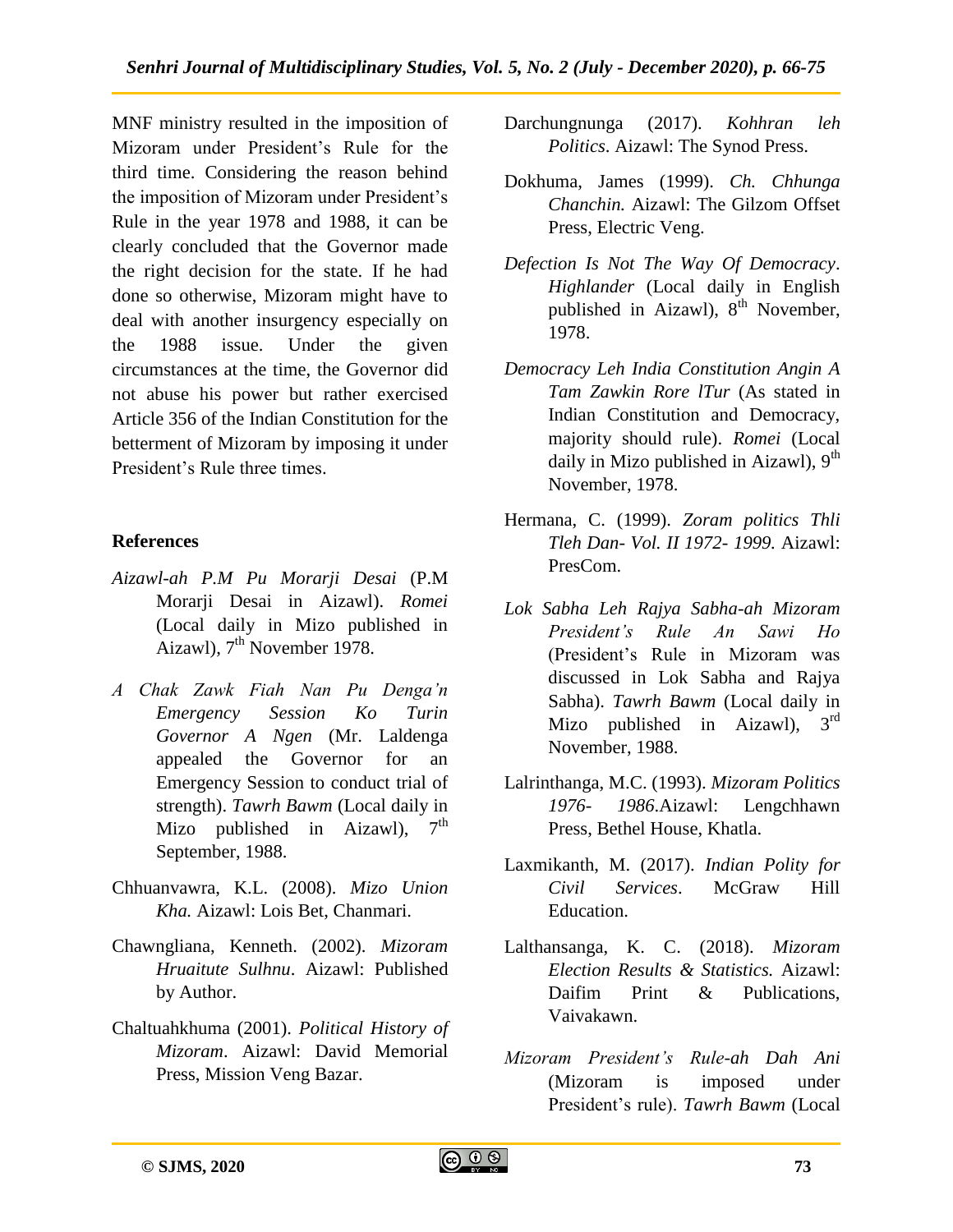daily in Mizo published in Aizawl),  $8<sup>th</sup>$ September, 1988.

- *Mizoram Sawrkarna Tihfel Ala Nilo Aizawlah Titi Dang Engmah A Lenglo* (Mizoram government is not yet settled. There is no room for other conversation in Aizawl). *Tawrh Bawm* (Local daily in Mizo published in Aizawl), 2nd September, 1988.
- *MNF (D) Leh Congress (I) Ten United Legislature Party An Din Ta* (MNF (D) and Congress (I) merged to form United Legislature Party). *Tawrh Bawm* (Local daily in Mizo published in Aizawl),  $1<sup>st</sup>$  September, 1988.
- *MNF MLA 9-ten CM Pu Denga An Thlawpna An Hnukdawk Ta* (9 MNF MLA withdrew their support for CM Denga).*Tawrh Bawm* (Local daily in Mizo published in Aizawl),  $13<sup>th</sup>$ August, 1988.
- *MLA 16 In L.G. An Hmu. Sorkar Thar Din An Duh Thu An Thlen* (16 MLA met L.G. and inform their capacity to form government). *Romei* (Local daily in Mizo published in Aizawl),  $3<sup>rd</sup>$ November 1978.
- *MLA 16 In PC Ministry Dang Siam Tum* (16 MLA are planning to form a separate PC Ministry). *Romei* (Local daily in Mizo published in Aizawl), 23<sup>rd</sup> October, 1978.
- *MNF Sorkar Atangin President"s Rule-ah* (From MNF government to President's Rule). *Sakeibaknei* (Local Bi-Weekly Magazine in Mizo published in Aizawl),  $29<sup>th</sup>$  August-  $2<sup>nd</sup>$ September, 1988.
- *May 13, 1977-a Mizoram Mipui Hnena Larsap Pu S.K Chhibbar Thuchah* (A message from Lt. Governor S.K Chhibber to the people of Mizoram on 13th May, 1977). *Tunlai Chanchin* (Local daily in Mizo published in Aizawl), 27<sup>th</sup> May, 1977.
- *Mizoram Inthlan Hun A Chiang Ta January 21-ah Neih Ani Ang* (The date for Mizoram election is scheduled on  $21<sup>st</sup>$ January). *Tawrh Bawm* (Local daily in Mizo published in Aizawl),  $14<sup>th</sup>$ December, 1988.
- *Pu Laldengahruai MNF leh Cong I Intawm Ministry Thar Lakluh a ni*  (Inauguration of new ministry formed by coalition of MNF and Cong I led by Mr. Laldenga). *Dingdi* (Local daily in Mizo published in Aizawl),  $22<sup>nd</sup>$ August, 1986.
- *President Rule Duhloh Entirna MNF-in Kawng Zawhin Vantlang Inkhawm Annei* (MNF conducted public gathering in protest to President Rule. *Tawrh Bawm* (Local daily in Mizo published in Aizawl),  $14<sup>th</sup>$  September, 1988.
- *PC "A" Hqrs-in PC Atangin PC"B" An Hnawtchhuak Vek* (PC'A' Hqrs evicted PC'B' from PC). *Romei* (Local daily in Mizo published in Aizawl), 15<sup>th</sup> November, 1978.
- *President"s Rule A Hnailo: ULP In Sorkar A Din Thei – L.G.* (President Rule will not be imposed: ULP is capable of forming government –L.G.). *Romei*  (Local daily in Mizo published in Aizawl),  $4<sup>th</sup>$  November, 1978.